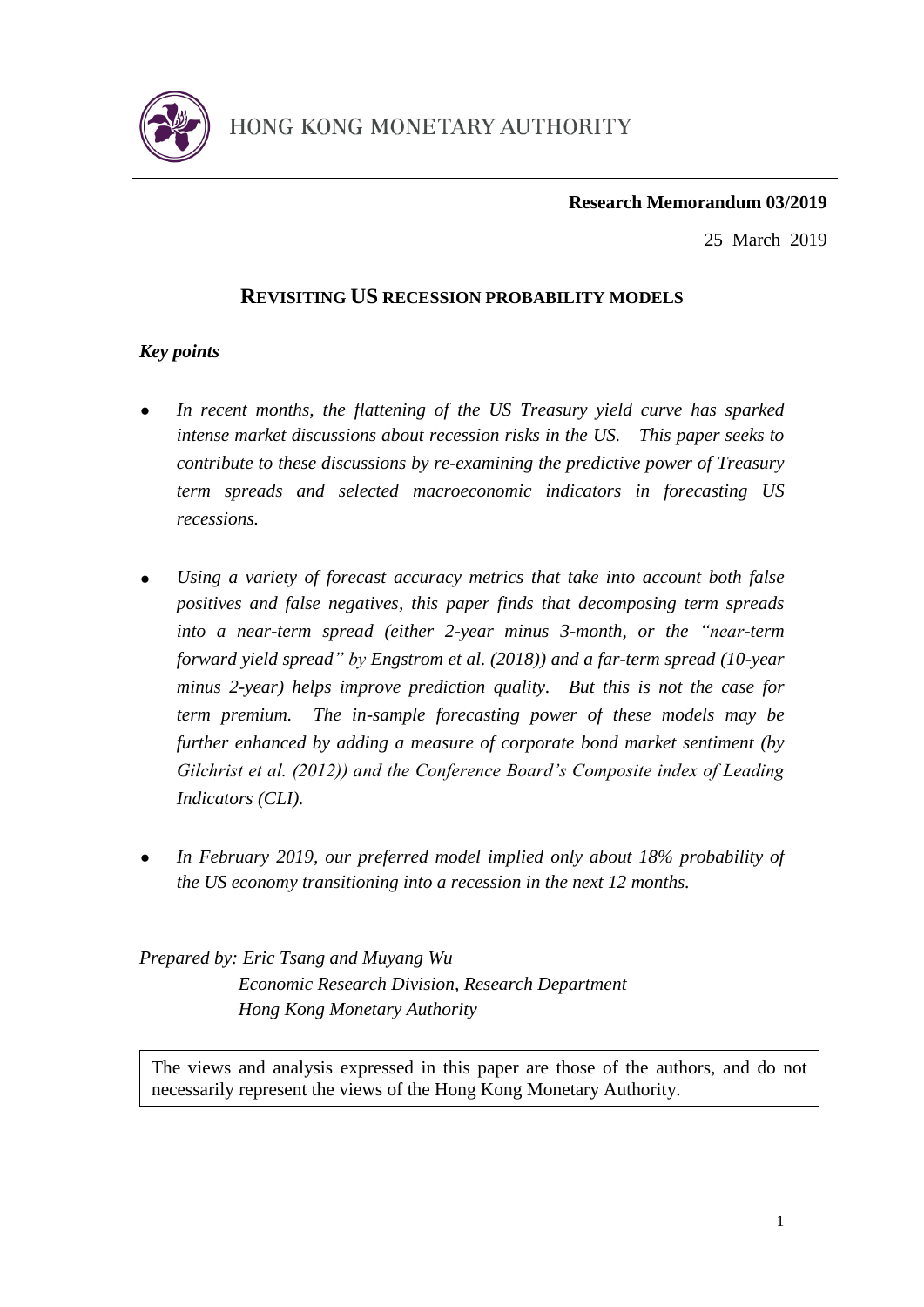# **I. INTRODUCTION**

 $\overline{a}$ 

*Several participants (…) noted that the slope of the Treasury yield curve was unusually flat by historical standards, which in the past had often been associated with a deterioration in future macroeconomic performance. 1*

According to the National Bureau of Economic Research (NBER), the current economic expansion in the US is the second longest on record, having continued for 116 months by February 2019. At this juncture, it appears the current recovery may still have further room to go as the expansion has been quite modest in pace and the economy does not appear "over-heated". In addition, research generally finds that economic expansions do not necessarily "die of old age" (e.g. Diebold et al. (1990)). Nonetheless, a number of financial market indicators seem to signal otherwise, particularly the sharp flattening of the US Treasury yield curve since early 2017, which sparked intense market discussion as an inverted yield curve usually foreshadows a recession.<sup>2</sup> The signal conveyed by the flattening of the yield curve is all the more perplexing when one takes into account the solid US economic performance until late 2018.

In contributing to the recent discussions on US recession risks, our paper systematically re-examines the statistical power of the yield curve and other economic and financial indicators in predicting recessions. Indeed, while the notion of an inverted yield curve foreshadowing a recession is widely accepted, there is considerable disagreement over the appropriate choice of term spreads — measures of the steepness of the yield curve — that should be considered. We find that, instead of being fixated on one of the commonly cited term spreads (e.g. the 10-year / 2-year spread), it is better to consider term spreads involving both the long end and the short end of the Treasury yield curve, as well as making use of information conveyed by corporate credit spreads and leading economic indicators.

This memorandum proceeds as follows. The next section provides a brief review of the literature on statistical predictions of US recessions, and describes how our work contributes to this field of study. Section III

<sup>&</sup>lt;sup>1</sup> From the minutes of the Federal Open Market Committee (FOMC) meeting in January 2019.

<sup>&</sup>lt;sup>2</sup> The spread between 10-year and 2-year nominal Treasury constant-maturity yields, a widely cited measure of the slope of the yield curve, narrowed from an average of 122 basis points in January 2017 to just 19 basis points in February 2019, the smallest difference since July 2007.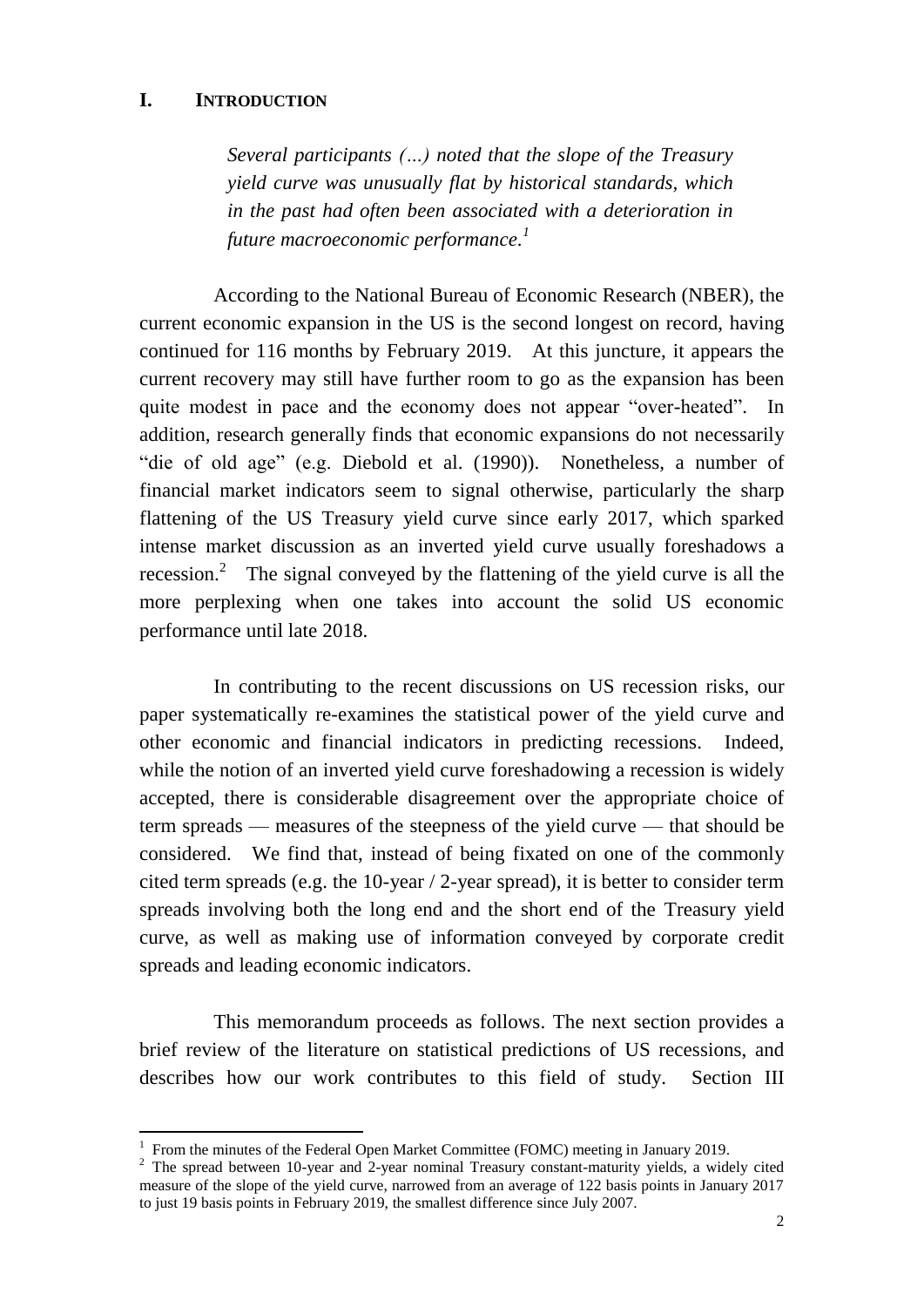discusses data and model specifications. Section IV presents the empirical results, and the last section concludes.

#### **II. LITERATURE REVIEW AND CONTRIBUTIONS**

There is a vast amount of literature on the statistical modelling of recession probability in the US (see Filardo (1999) for a partial survey). Among a wide variety of models, probit models that make use of Treasury term spreads gained prominence following the work by Estrella et al. (1996), which established the predictive power of the 10-year minus 3-month Treasury yield spread in forecasting recessions two to six quarters ahead. Since then, the robustness of Treasury term spreads as a predictor of recessions has been repeatedly confirmed, e.g. Rudebusch et al. (2009). As explained by Estrella et al. (2006), the observed predictive power of term spreads in forecasting recessions is not merely a statistical coincidence; there are strong theoretical foundations that underpin their relationship via channels such as investor expectations and the impact of monetary policy on the yield curve.

Nonetheless, in spite of the extensive work on yield-curve-based recession prediction models, there is still considerable disagreement over the appropriate choice of term spreads to be considered. For instance, when calculating term spreads involving the 10-year and 2-year Treasury yields, consideration should be given to whether the term premium component, which is still likely to be compressed by the Federal Reserve's large asset holdings (Bonis et al.  $(2017)$ ), should be deducted from the spot yield.<sup>3</sup> In another strand of the literature, Engstrom et al. (2018) advocated the use of the "near-term forward yield spread", which is defined as the difference between the current implied forward rate on 3-month Treasury bills six quarters from now and the current yield on 3-month Treasury bills, as a superior leading indicator of recessions compared with conventional term spread measures.

At the same time, a number of macroeconomic variables other than Treasury term spreads were also found to be useful in predicting recessions. For instance, Neftci (1982) developed a recursive statistical model that translates monthly readings of the Conference Board's Composite index of Leading Indicators (CLI) into a probability of imminent recession. More recently, Gilchrist et al. (2012) constructed a measure of corporate bond market

 $3$  Rosenberg et al. (2008) argued that the term premium component of Treasury yields is not a leading indicator of recessions, and its removal from the term spreads may give sharper predictions. On the other hand, Bauer et al. (2018) finds that recession prediction models using the 10-year / 3-month Treasury term spread adjusted for term premium performed worse than those without adjustments.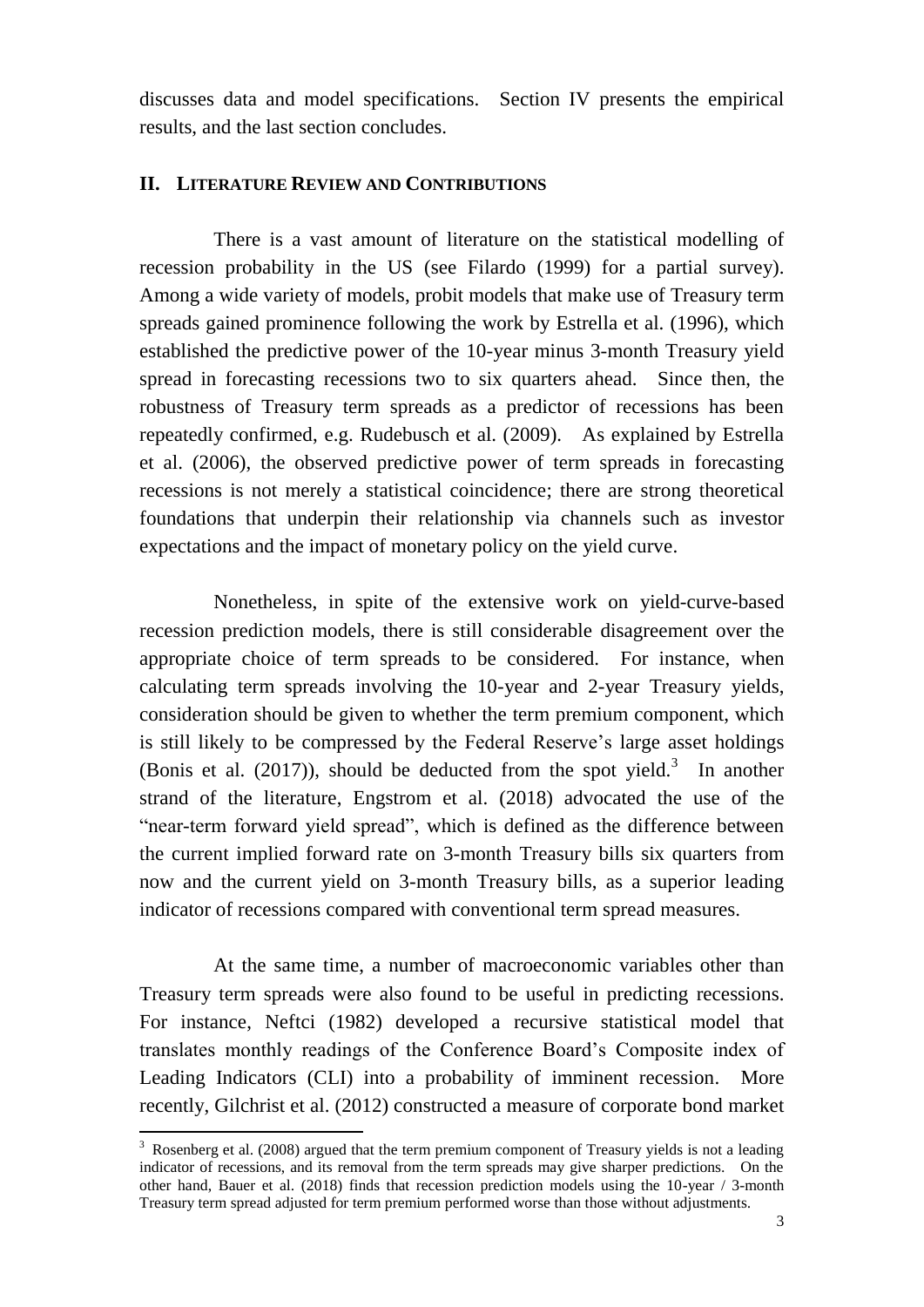sentiment known as "excess bond premium" (EBP), and asserted its usefulness in predicting the likelihood of US recessions within a 12-month horizon.

In view of the vast amount of literature on recession predictions, this paper's contribution mainly lies in synthesising the findings from prior studies about the optimal combination of term spread(s) and macroeconomic indicators. In particular, we wish to address the long-standing debate on whether term premiums matter in recession forecasting, and whether Engstrom et al. (2018)'s "near-term forward yield spread" retains its advantages over traditional term spreads in the presence of other variables, namely the EBP and CLI. To this end, instead of relying on readily available, but potentially misleading summary statistics (e.g. pseudo- $R^2$ ), we assess the desirability of our models by using more formal statistical benchmarks, such as the Brier score, the Area under the receiver operating characteristics curve (AUC) and the Bayesian Information Criterion (BIC). In particular, the Brier score and the AUC capture the intrinsic trade-offs between false positives (i.e. predicting a recession when there isn't one) and false negatives (i.e. failing to give advance signals of recessions) inherent in any early warning systems, while the BIC provides the ability to compare the plausibility of individual models. These metrics suggest the inclusion of the EBP and the CLI in addition to the term spreads generates desirable in-sample forecasting results.

# **III. EMPIRICAL MODELS**

# *3.1 Data*

Monthly data on US Treasury spreads and control variables from January 1973 to December 2017 are used to predict the probability of entering into an NBER recession in the US any time in the next 12 months. Observations in which the effective lower bound is binding are dropped for the estimation (January 2009 to December 2015). And, as the model aims to examine the probability of transitioning into recession, the estimation also drops any observations in which the economy was already in recession in the previous month<sup>4</sup>.

Detailed explanations on US Treasury spread variables and control variables used in the empirical analysis are described in Table 1. Detailed calculations on estimating US Treasury spot yields and forward spreads can be found in Appendix A.1.

 4 Following practices in Engstrom et al (2018).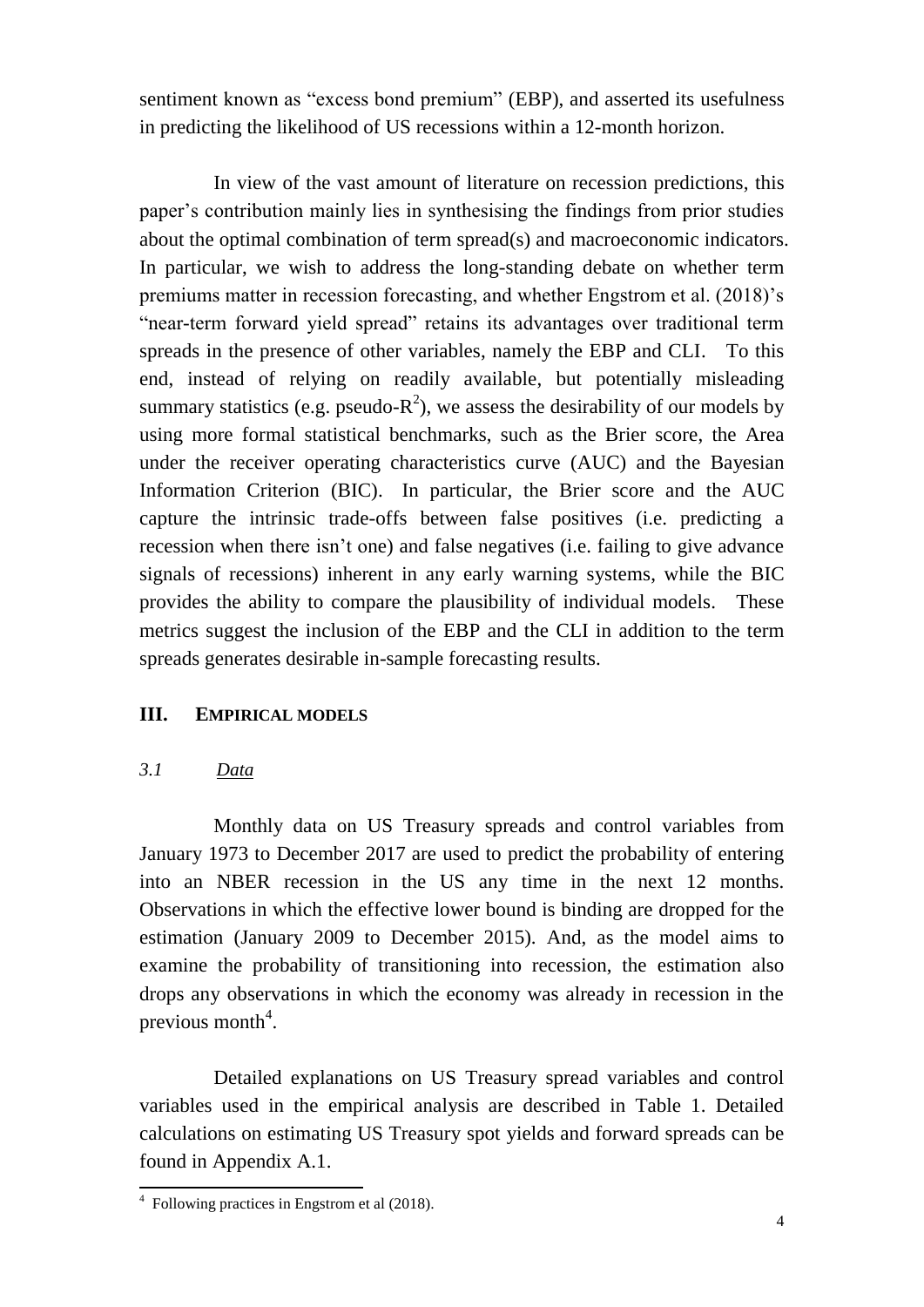| Categories                                              | Variables                                                                                                       | Descriptions                                                                                                                                                                                                                                                                                                 |  |  |  |
|---------------------------------------------------------|-----------------------------------------------------------------------------------------------------------------|--------------------------------------------------------------------------------------------------------------------------------------------------------------------------------------------------------------------------------------------------------------------------------------------------------------|--|--|--|
| Dependent Variable                                      | Recession probability                                                                                           | A binary variable that equals<br>to 1 if an NBER recession<br>happened any time between<br>the next $1$ to $12$ months,<br>conditional on the economy<br>not currently in recession.                                                                                                                         |  |  |  |
|                                                         | $Pr(Recession_{t+1,t+12})$<br>$= 1   Recession_t = 0)$                                                          |                                                                                                                                                                                                                                                                                                              |  |  |  |
| Independent<br>Variable:<br>US Treasury spreads         | Long-term yield spread<br>(spread <sub>t</sub> <sup>10y2y</sup> ) or<br>(spread <sub>t</sub> <sup>10y3m</sup> ) | Monthly average of (daily<br>zero-coupon<br>yield<br>on<br>10-year Treasury bond minus<br>daily zero-coupon yield on<br>2-year Treasury note<br>(for<br>spread <sub>t</sub> <sup>10y2y</sup> ) or the daily<br>secondary market 3-month<br>Treasury bill rate <sup>5</sup><br>(for<br>$spread^{10y3m}_{t}))$ |  |  |  |
|                                                         | Short-term yield spread<br>$(s\text{pred}_t^{2\text{y3m}})$                                                     | Monthly average of (daily<br>zero-coupon yield on 2-year<br>Treasury note minus daily<br>secondary market rate<br>on<br>3-month Treasury bill <sup>3</sup> )                                                                                                                                                 |  |  |  |
|                                                         | Near-term forward<br>spread<br>$(spred_t^{6q1q})$                                                               | Monthly average of (implied)<br>forward rate<br>3-month<br>on<br>Treasury bill six quarters<br>from now minus the current<br>secondary market rate<br>on<br>3-month Treasury bill <sup>5</sup> )                                                                                                             |  |  |  |
| Independent<br>Variable:<br>US Treasury term<br>premium | Treasury bond term<br>premium                                                                                   | Monthly<br>average of daily<br>$10$ -year<br>$(or 2-year)$<br><b>US</b><br>Treasury term premium                                                                                                                                                                                                             |  |  |  |
|                                                         | $(TP_t^{10y})$ or $(TP_t^{2y})$                                                                                 | Estimated using the ACM<br>methodology by Adrian et al.<br>$(2016)^6$                                                                                                                                                                                                                                        |  |  |  |

# <span id="page-4-0"></span>**Table 1: Summary of Model Variables**

<sup>&</sup>lt;sup>5</sup> The discount-basis secondary-market rate on the 3-month Treasury bill is converted into the bond-equivalent basis following the practice in Estrella and Trubin (2006).<br>
<sup>6</sup> Source: https://www.newyorkfed.org/research/data\_indicators/term\_premia.html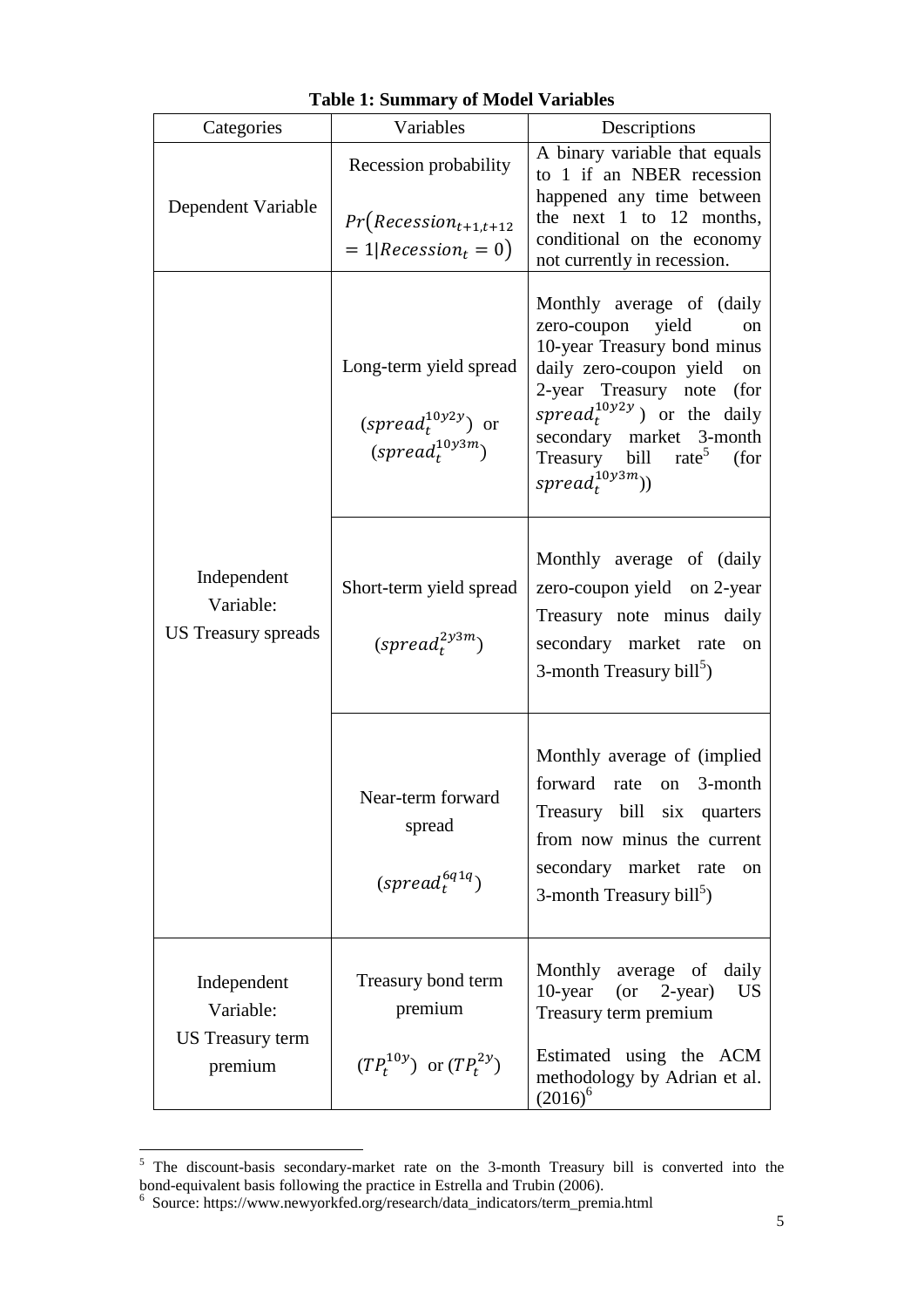| Categories                           | Variables                              | Descriptions                                                                                                                                                                                                                                                                                                                                                                 |  |  |  |
|--------------------------------------|----------------------------------------|------------------------------------------------------------------------------------------------------------------------------------------------------------------------------------------------------------------------------------------------------------------------------------------------------------------------------------------------------------------------------|--|--|--|
| Independent<br>Variable:<br>Controls | Excess bond premium<br>$(EBP_t)$       | Corporate bond spreads net of<br>estimated default risk, as a<br>proxy of corporate bond<br>market sentiment. A spike in<br>EBP<br>the<br>that<br>suggests<br>investors'<br>attitude towards<br>credit<br>risk<br>corporate<br>deteriorates and will likely<br>indicate a higher probability<br>of recession. <sup>7</sup><br>Estimated by Gilchrist and<br>Zakrajsek (2012) |  |  |  |
|                                      | Leading indicators<br>$(\Delta cli_t)$ | Group of real-side variables<br>used<br>for<br>proxy<br>as<br>a<br>macroeconomic conditions<br>(12-month difference of the<br>Conference Board's<br>Composite index of Leading<br>Indicators at month $t$ <sup>8</sup>                                                                                                                                                       |  |  |  |

# *3.2 Model specification*

 $\overline{a}$ 

Eight models are examined using the probit regressions<sup>9</sup>. Models 1-6 employ only US Treasury spread variables, while Models 7-8 add additional real variables and excess bond premium as controls.

(1) 10-year minus 3-month term spread

 $Pr(Recession_{t+1,t+12} = 1 | Recession_t = 0) = \Phi(\alpha_0 + \alpha_1 spread_t^{10y3m})$ 

 $<sup>7</sup>$  Following the practice in Favara et al (2016) of using excess bond premium as a predictor for the US</sup> entering into recession for the next 12 months.

<sup>&</sup>lt;sup>8</sup> Obtained from The Conference Board Leading Economic Index website. Detailed components of the index can be found in https://www.conference-board.org/data/bcicountry.cfm?cid=1

<sup>&</sup>lt;sup>9</sup> Where  $\Phi$  is the standard cumulative Gaussian distribution function.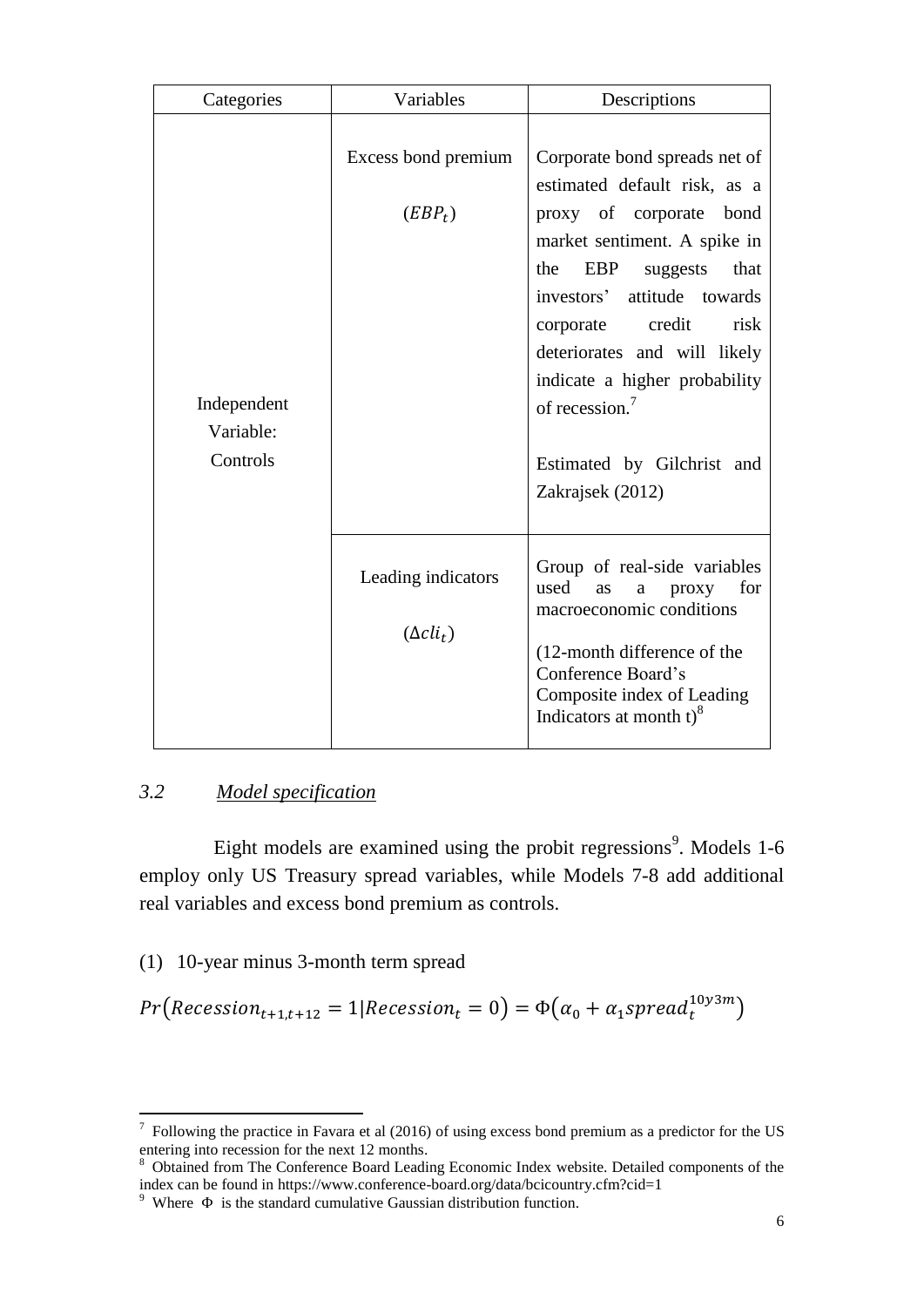(2) 10-year minus 2-year term spread

$$
Pr\big(Recession_{t+1,t+12}=1|Recession_t=0\big)=\Phi\big(\gamma_0+\gamma_1 spread_t^{10y2y}\big)
$$

(3) 10-year minus 2-year term spread and 2-year minus 3-month term spread  $Pr(Recession_{t+1,t+12} = 1| Recession_t = 0)$  $= \Phi(\theta_0 + \theta_1 spread_t^{10y2y} + \theta_2 spread_t^{2y3m})$ 

(4) 10-year minus 2-year term spread and near-term forward spread  $Pr(Recession_{t+1,t+12} = 1| Recession_t = 0)$  $= \Phi(\lambda_0 + \lambda_1 spread_t^{10y2y} + \lambda_2 spread_t^{6q1q})$ 

(5) 10-year minus 3-month term spread, adjusted for term premium

$$
Pr(Recession_{t+1,t+12} = 1|Recession_t = 0)
$$
  
=  $\Phi\left(\beta_0 + \beta_1(spread_t^{10y3m} - TP_t^{10y})\right)$ 

(6) 10-year minus 2-year term spread, adjusted for term premium

$$
Pr\left(Recession_{t+1,t+12} = 1 | Recession_t = 0\right)
$$
  
=  $\Phi\left(\delta_0 + \delta_1 \left(spred_t^{10y2y} - \left(TP_t^{10y} - TP_t^{2y}\right)\right)\right)$ 

(7) 10-year minus 2-year term spread, 2-year minus 3-month term spread, excess bond premium and Conference Board's CLI

$$
Pr(Recession_{t+1,t+12} = 1|Recession_t = 0)
$$
  
=  $\Phi(\mu_0 + \mu_1 spread_t^{10y2y} + \mu_2 spread_t^{2y3m} + \mu_3 EBP_t$   
+  $\mu_4 \Delta cli_t$ )

(8) 10-year minus 2-year term spread, near-term forward spread, excess bond premium and Conference Board's CLI

$$
Pr(Recession_{t+1,t+12} = 1|Recession_t = 0)
$$
  
=  $\Phi(\omega_0 + \omega_1 spread_t^{10y2y} + \omega_2 spread_t^{6q1q} + \omega_3 EBP_t$   
+  $\omega_4 \Delta cli_t$ )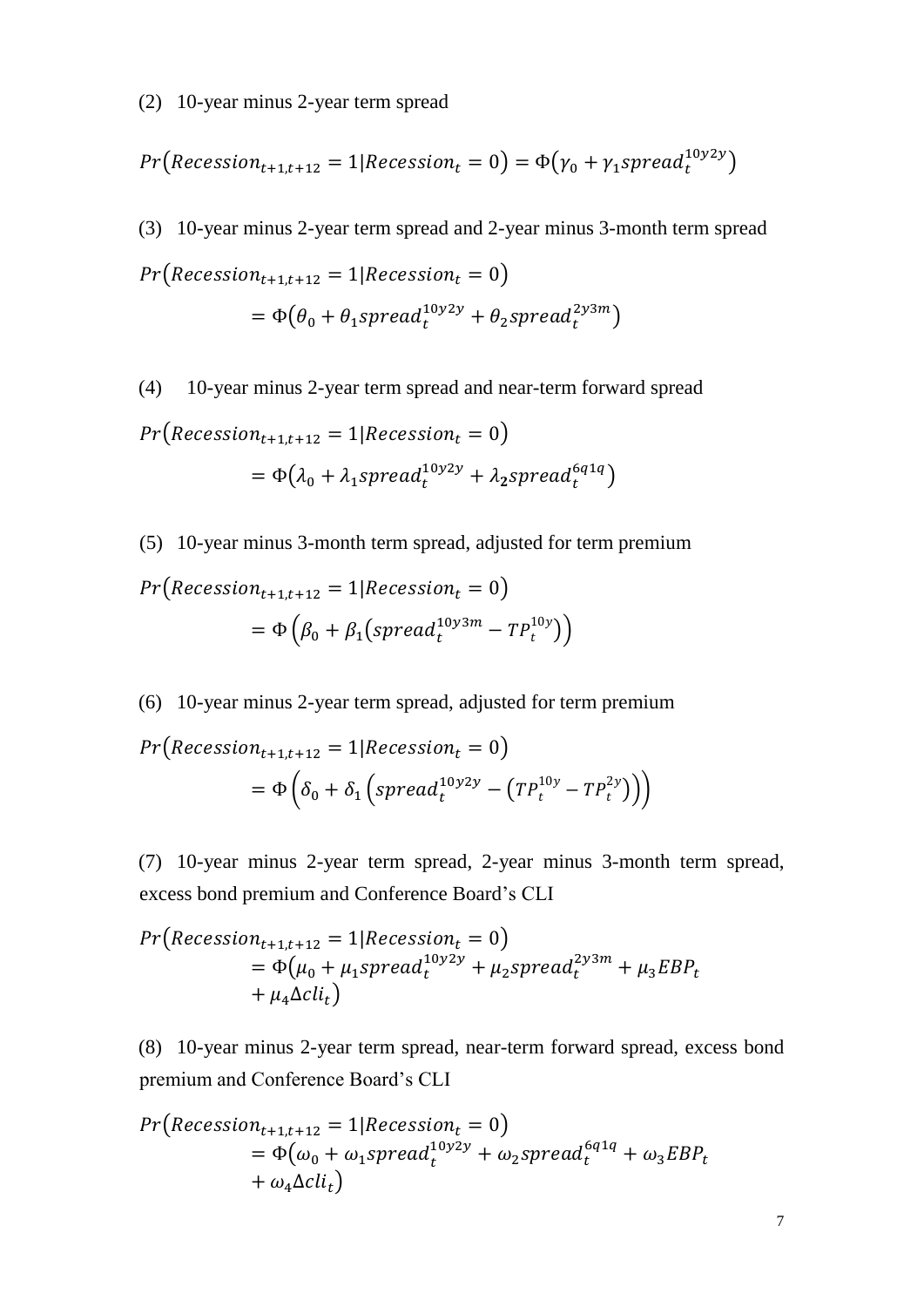### **IV. ESTIMATION RESULTS**

Consistent with the literature, the models are estimated in-sample to find which one performs the best in predicting the probability of the US economy entering into recession in the next 12 months. The models are grouped by those utilising only Treasury spreads (Models 1 - 6) and those utilising both Treasury spreads and other variables (Models 7 and 8). Table 2 below also provides statistics on multiple model selection criteria, with a full explanation in Appendix A.2.

Results from Table 2 show that while the conventionally used 10-year minus 3-month and 10-year minus 2-year spreads appear to be reasonably good predictors of recessions (Models 1 and 2 respectively), they are statistically dominated by Models 3 and 4 (in terms of BIC, AUC and Brier score) that derive information from different segments of the yield curve. Interestingly, results from Models 3 and 4 suggest that short-term spreads ( $spread_t^{6q1q})$  are more important than the long-term spread (spread $_t^{10y2y}$ ), judging by the statistical significance of their associated coefficients. But the latter retains its importance in the presence of the 2-year / 3-month spread.

For the impact of term premium on recession forecasting, Models 5 and 6 imply that subtracting the term premiums from the term spreads actually results in a deterioration in the forecasting performance (in terms of lower AUC, higher BIC and higher Brier score), compared with their unadjusted counterparts (Models 1 and 2).<sup>10</sup> A possible explanation is that the term premiums do not only capture the impact of the Fed's quantitative easing on Treasury yields, but may also contain useful information embedded in investor expectations that help predict future recessions. Our finding is in line with Engstrom et al. (2018), who also find that term premium should not be subtracted from the spot yields. Therefore, from this point onwards, we will not consider term-premium-adjusted spreads.

In selecting the best performing model, it appears that models with both term spreads and control variables (Models 7 - 8) outperform those with only term spreads (Models 1 - 6), as indicated by higher AUC and lower BIC (and Brier score) of the former. However, between Models 7 and 8, it is not entirely evident which is superior, as model selection criteria give mixed

<sup>&</sup>lt;sup>10</sup> An astute reader may note that Model 5 has a lower Brier score than Model 1. However, the Diebold-Mariano test fails to reject the null hypothesis that Models 1 and 5 have the same forecast accuracy (p-value  $= 0.35$ ).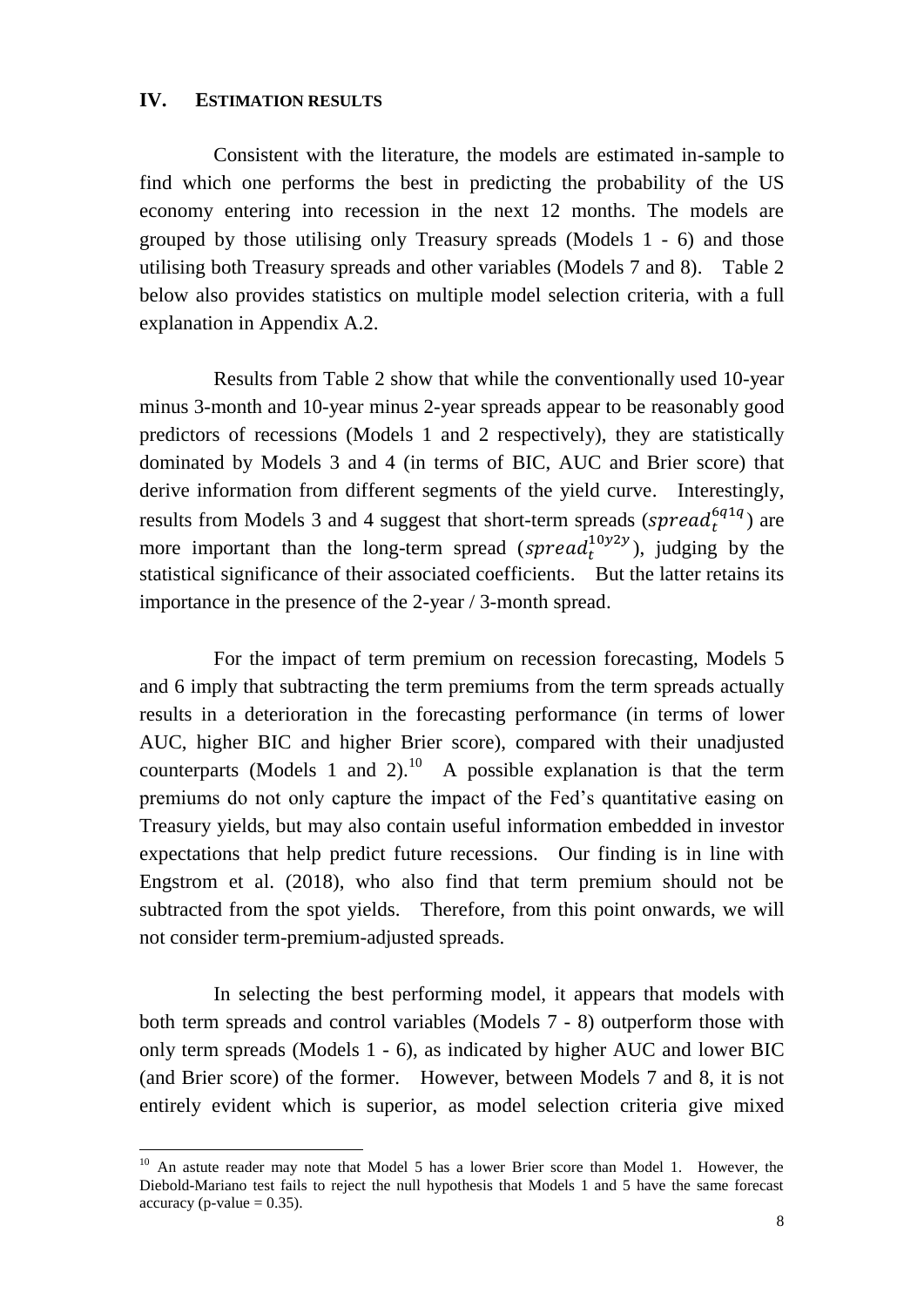results<sup>11</sup>. We decide that Model 8, the one that employs the long-term yield spread( spread $1^{(10y2y)}$ ), the near-term forward spread (spread $6^{(q1q)}$ ), the excess bond premium  $(EBP_t)$  and the 12-month change in the Conference Board's CLI  $(\Delta cli_t)$ , is our preferred choice, as the near-term forward spread (spread<sub>t</sub><sup>6q1q</sup>) appears to be more intuitive in measuring how investors see the future path of policy rates<sup>12</sup>. Thus, Model 8 will be a better candidate in forecasting the likelihood of the US economy entering into a recession over a shorter horizon, such as the next 12 months.

 $11$  The lower Brier score of Model 8 indicates the model's outperformance vis-à-vis Model 7, while its slightly lower AUC and higher BIC suggest otherwise. Diebold-Mariano test results suggest that the two models have statistically identical forecasting accuracy (p-value  $= 0.47$ ), while a test of equality between the AUCs of the two models is also inconclusive (p-value  $= 0.13$ ).

<sup>&</sup>lt;sup>12</sup> Intuitively, a negative value for the near-term forward spread suggests a future policy easing, as future rates are projected to be lower than current ones.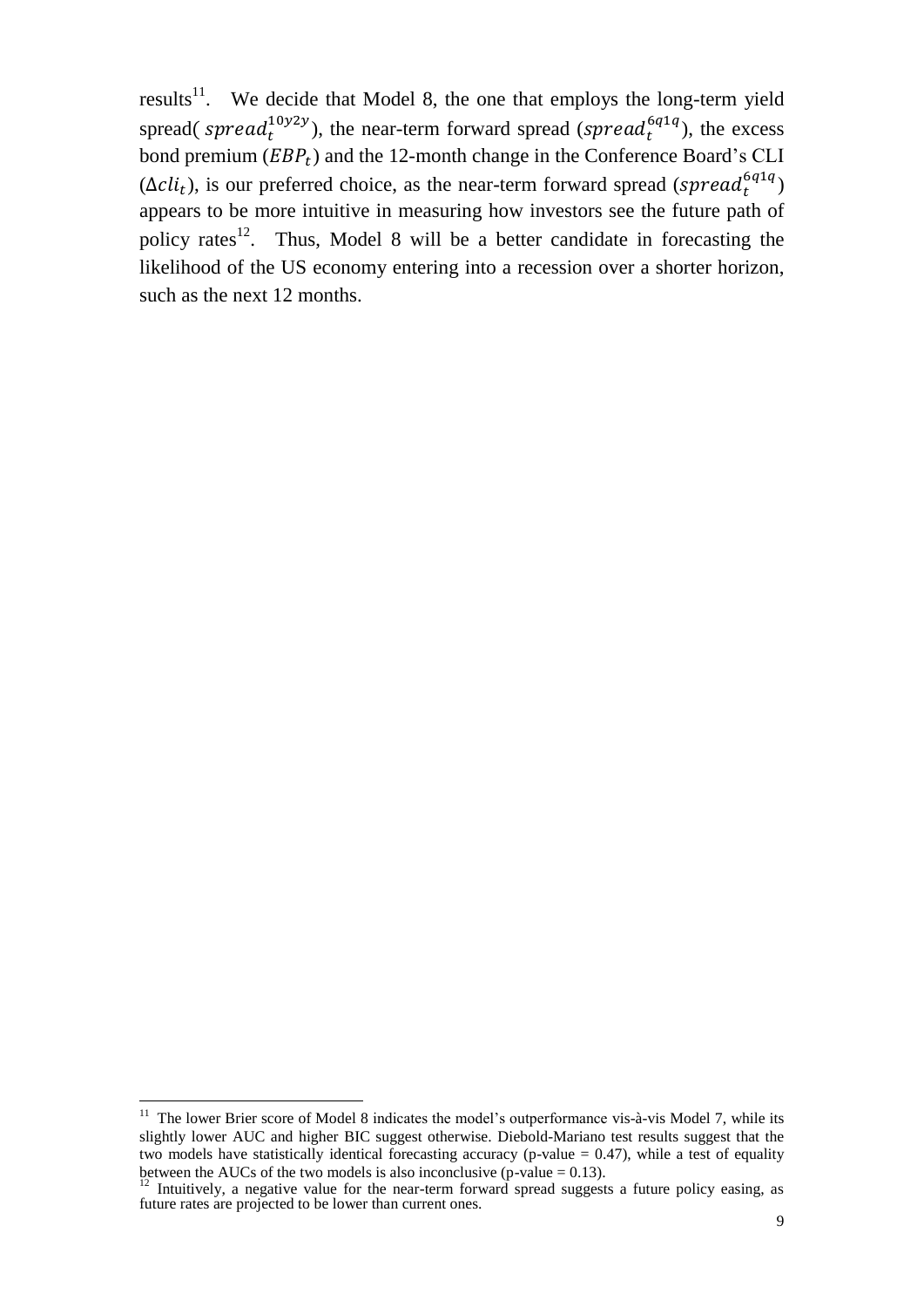#### **Table 2: Recession Model Results**

|                                                       |                                 |                               |                                                |                          |                          |                          | Models with term         |                                      |
|-------------------------------------------------------|---------------------------------|-------------------------------|------------------------------------------------|--------------------------|--------------------------|--------------------------|--------------------------|--------------------------------------|
|                                                       |                                 | Models with term spreads only |                                                |                          |                          |                          | spreads and controls     |                                      |
| $spread^{10y3m}_{t}$                                  | (1)<br>$-1.255***$<br>$(-8.07)$ | (2)                           | (3)                                            | (4)                      | (5)                      | (6)                      | (7)                      | (8)                                  |
| $spread^{10y3m}_t$<br>$-(TP_t^{10y})$<br>$-TP_t^{2y}$ |                                 |                               |                                                |                          | $-1.231***$<br>$(-8.35)$ |                          |                          |                                      |
| $spread^{10y2y}_t$                                    |                                 |                               | $-1.584***$ $-0.596***$<br>$(-7.31)$ $(-2.66)$ | $-0.189$<br>$(-0.69)$    |                          |                          | $(-4.62)$                | $-1.301***$ $-1.080***$<br>$(-3.07)$ |
| $spread^{10y2y}_t$<br>$-(TP_t^{10y})$<br>$-TP_t^{2y}$ |                                 |                               |                                                |                          |                          | $-0.914***$<br>$(-9.17)$ |                          |                                      |
| $spread^{2y3m}_{t}$                                   |                                 |                               | $-2.108***$<br>$(-6.60)$                       |                          |                          |                          | $-1.319***$<br>$(-3.51)$ |                                      |
| $spread_{t}^{\epsilon_{q1q}}$                         |                                 |                               |                                                | $-1.498***$<br>$(-7.09)$ |                          |                          |                          | $-0.858***$<br>$(-4.38)$             |
| $EBP_t$                                               |                                 |                               |                                                |                          |                          |                          | 1.395***<br>(2.62)       | 1.342***<br>(4.15)                   |
| $\Delta cli_t$                                        |                                 |                               |                                                |                          |                          |                          | $-0.249**$<br>$(-2.43)$  | $-0.256***$<br>$(-3.62)$             |
| ${\bf N}$                                             | 391                             | 391                           | 391                                            | 391                      | 391                      | 391                      | 391                      | 391                                  |
| $\rm BIC$                                             | 185.2                           | 247.0                         | 178.6                                          | 182.2                    | 197.1                    | 301.1                    | 146.4                    | 149.8                                |
| $\mathbf{AUC}$                                        | 0.947                           | 0.901                         | 0.954                                          | 0.954                    | 0.940                    | 0.806                    | 0.977                    | 0.975                                |
| Brier score                                           | 0.125                           | 0.132                         | 0.125                                          | 0.123                    | 0.115                    | 0.144                    | 0.052                    | 0.050                                |

Dependent variable:  $Pr(Recession_{t+1,t+12} = 1| Recession_t = 0)$ 

Notes: Bootstrapped t-statistics in parentheses. \*, \*\*, \*\*\* denote statistical significance at 10%, 5% and 1% respectively. The dependent variable is a binary variable that equals 1 if the US economy enters into a recession (defined by NBER) in any period within the next 12 months. BIC stands for Bayesian Information Criterion, and a smaller value indicates a greater likelihood that the model is a correct fit for data. AUC stands for area under the receiver operating characteristics curve, and a value closer to one indicates better predictions. Brier score is a proper score function measuring probabilistic prediction accuracy, with a value closer to zero indicating better accuracy. The constant terms are not reported for brevity.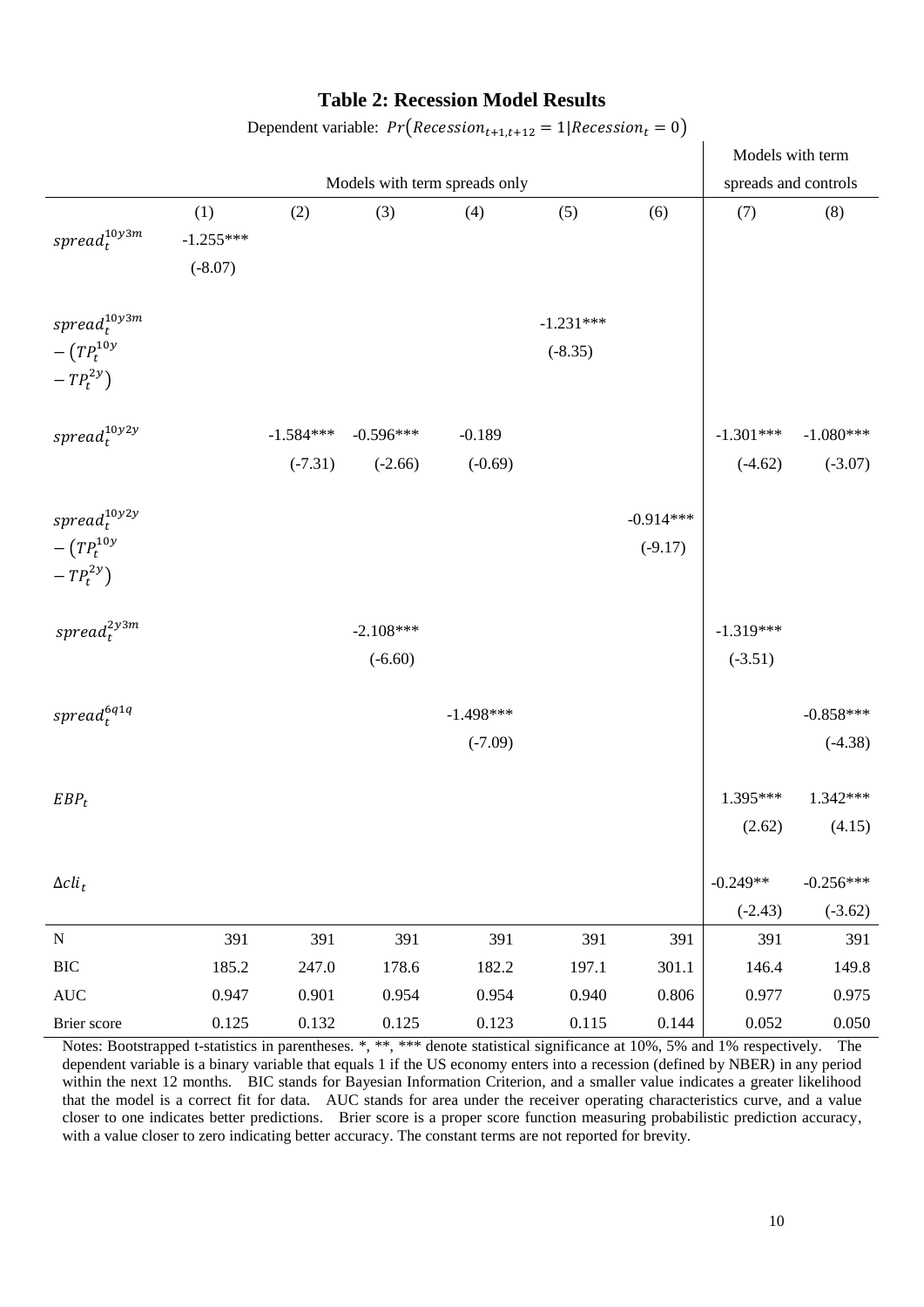Chart 1 below shows the predicted probability of the US economy entering into a recession in the next 12 months estimated by Model 8, our preferred model. In February 2019, the model suggested there was only a 18% probability of the US economy falling into recession, thus indicating there was no imminent risk of transitioning into a recession.



**Chart 1: Predicted probability of recession**

Chart 2 shows the historical time series of the 10-year / 2-year term spread and the "near-term forward spread" used in our preferred model. As shown in this chart, the near-term forward yield spread turned negative prior to each and every NBER recession (shaded in grey) since the 1970s, while the 10-year / 2-year spread was a less decisive predictor (for example, it did not turn negative prior to the 2008 global financial crisis). Yet, their less-than-perfect correlation (+0.61) suggests that each of them may contain useful and non-overlapping information about the state of the US economy. Meanwhile, Charts 3 and 4 show the EBP and the CLI tend to rise (fall) prior to recessions, illustrating their predictive power.

Note: Shaded periods represent NBER recessions.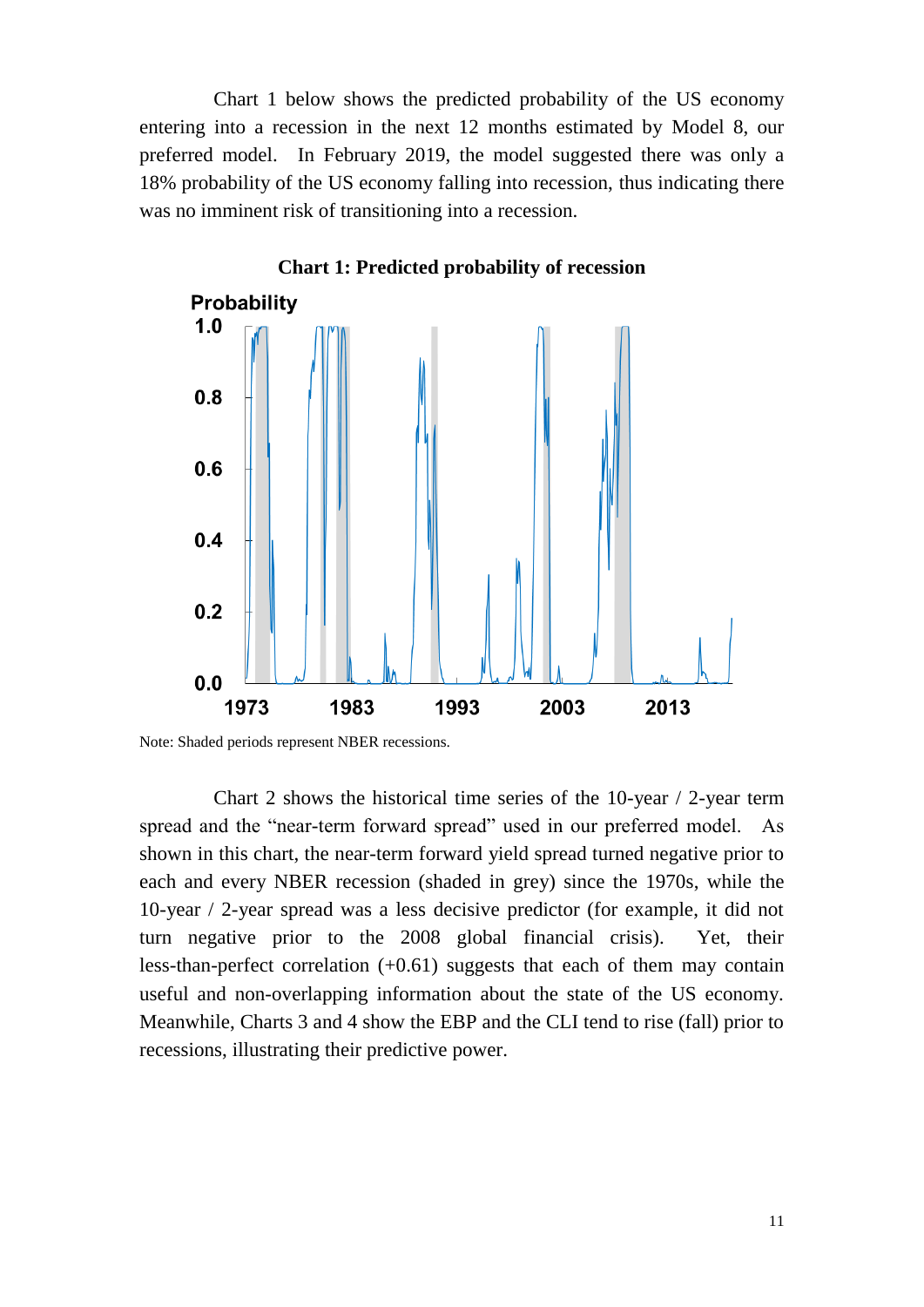

**Chart 2: Near- and far-term spreads**

Note: Shaded periods represent NBER recessions.



Index points 20  $15$  $10$  $\overline{\mathbf{5}}$  $\mathbf 0$ -5  $-10$  $-15$ 

1993

2003

2013

#### **V. CONCLUSION**

In this study, we investigate the power of various Treasury term spreads in forecasting recessions. We find that a combination of long-term spreads and short-term spreads statistically dominate other commonly cited term spread measures in recession prediction models. We also find that term premiums should not be subtracted when predicting recessions using the long-term spread. Finally, the combination of 10-year minus 2-year term spreads and 6-quarter minus 1-quarter forward spreads, when augmented by

 $-20$ 

1973

1983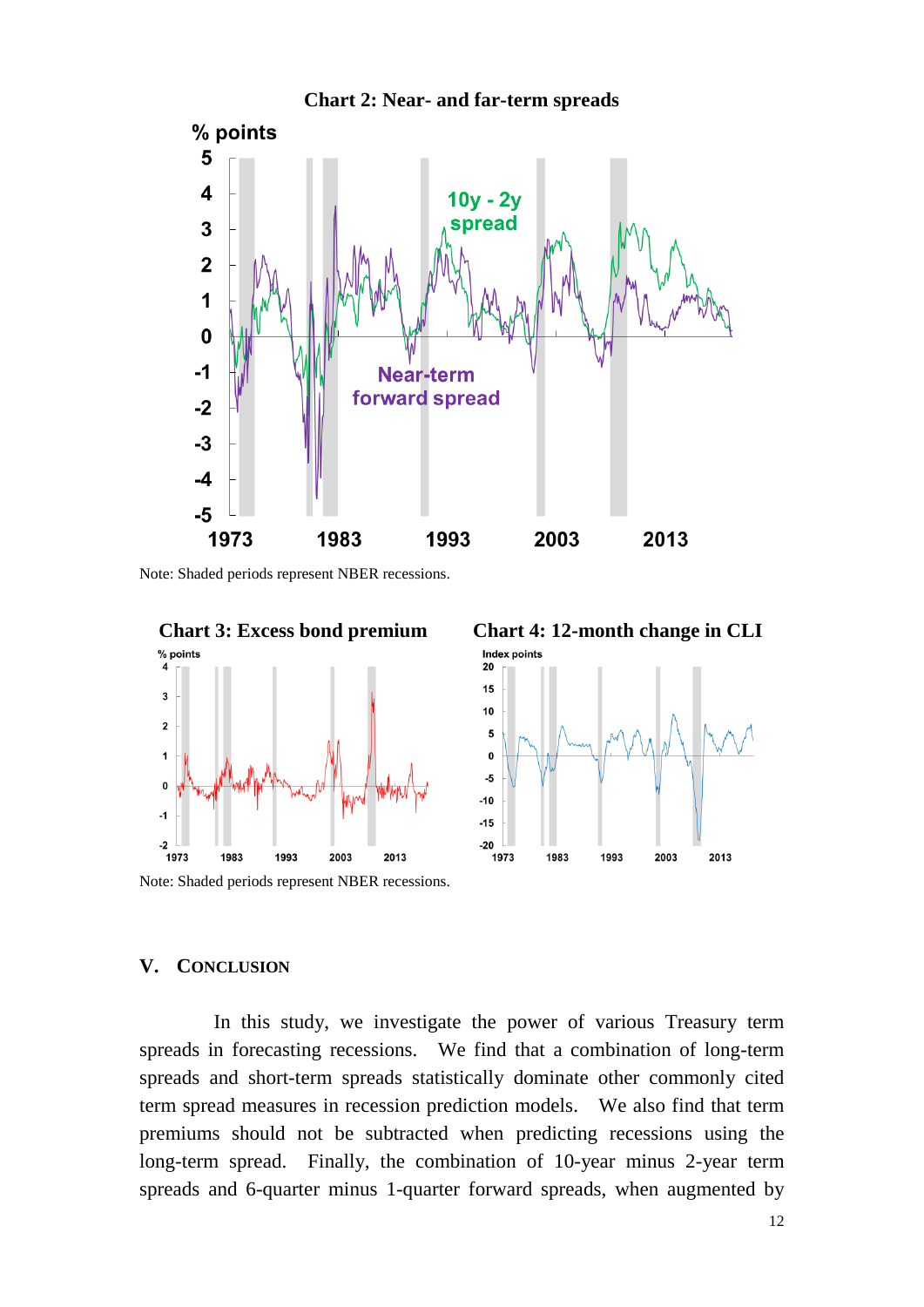Gilchrist et al (2012)'s measure of corporate bond spread and the Conference Board's CLI, produced the probit model that performs best in terms of prediction quality (in terms of Brier score and AUC). This preferred model currently predicts only about 18% probability of the US economy transitioning into a recession in the next 12 months, which appears to resonate with the present still-solid performance of the US economy.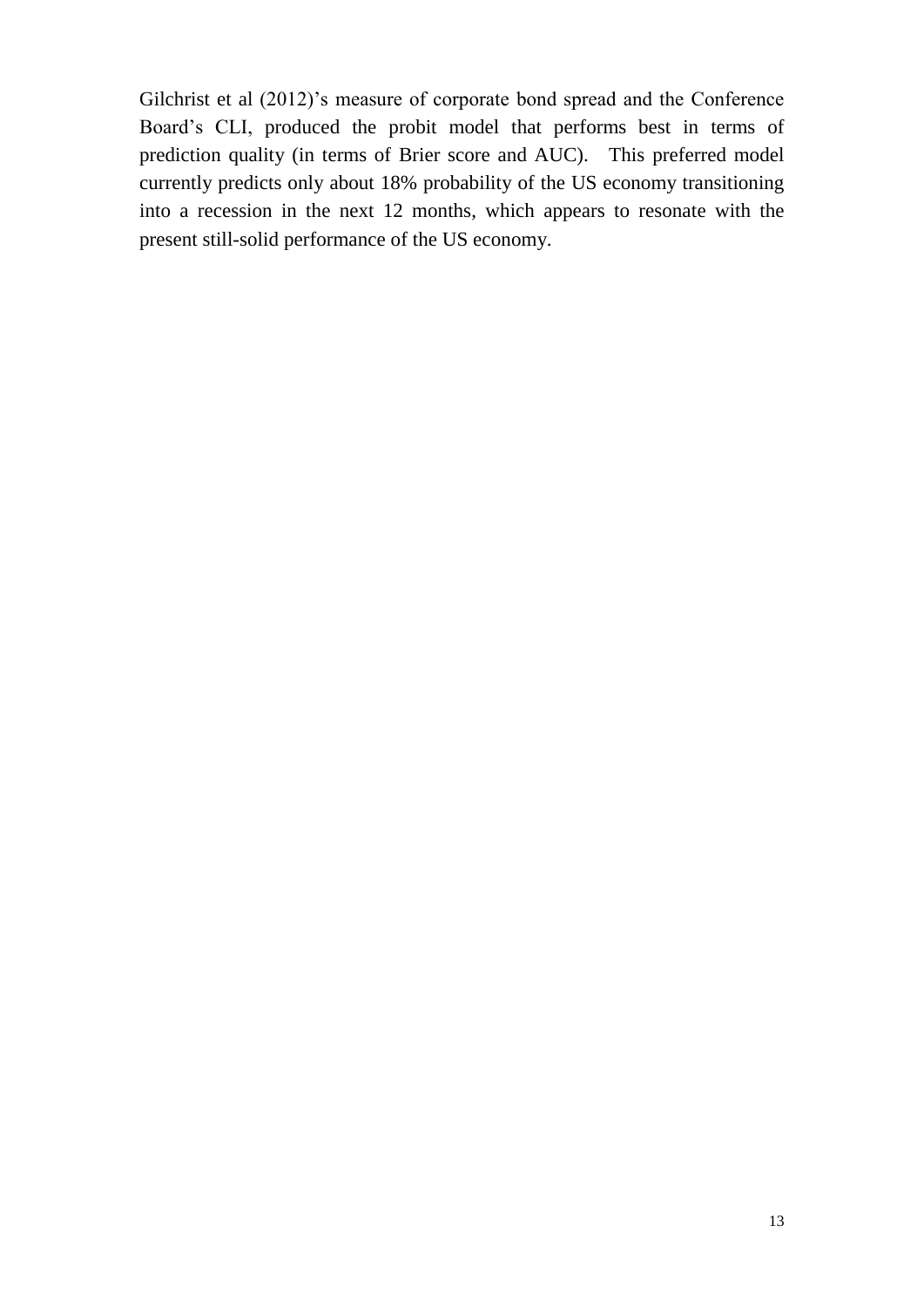#### **REFERENCE**

Adrian, T., Crump, R. K., Mills, B., & Moench, E. (2014). Treasury term premia: 1961-present. Liberty Street Economics.

Brier, G. W. (1950). Verification of forecasts expressed in terms of probability. *Monthly Weather Review*, *78*(1), 1-3.

Bauer, M. D., & Mertens, T. M. (2018). Information in the yield curve about future recessions. *FRBSF Economic Letter*, 20.

Bonis, B., Ihrig, J. E., & Wei, M. (2017). The effect of the Federal Reserve's securities holdings on longer-term interest rates. *FRED Notes*, Federal Reserve Board of Governors, April 20.

Diebold, F. X., & Rudebusch, G. D. (1990). A nonparametric investigation of duration dependence in the American business cycle. *Journal of Political Economy*, 98(3), 596-616.

Engstrom, E., & Sharpe, S. A. (2018). The near-term forward yield spread as a leading indicator: a less distorted mirror. *Finance and Economics Discussion Series 2018-055* (Washington: Board of Governors of the Federal Reserve System).

Estrella, A., & Mishkin, F. S. (1996). The yield curve as a predictor of US recessions. *Current Issues in Economics and Finance*, 2(7).

Estrella, A., & Trubin, M. (2006). The yield curve as a leading indicator: Some practical issues. *Current Issues in Economics and Finance*, 12(5).

Filardo, A. J. (1999). How reliable are recession prediction models? *Economic Review (Kansas City)*, 84(2), 35-35.

Gilchrist, S., & Zakrajšek, E. (2012). Credit spreads and business cycle fluctuations. *American Economic Review*, 102(4), 1692-1720.

Gürkaynak, R. S., Sack, B., & Wright, J. H. (2007). The US Treasury yield curve: 1961 to the present. *Journal of monetary Economics*, *54*(8), 2291-2304.

Neftici, S. N. (1982). Optimal prediction of cyclical downturns. *Journal of Economic Dynamics and Control*, 4, 225-241.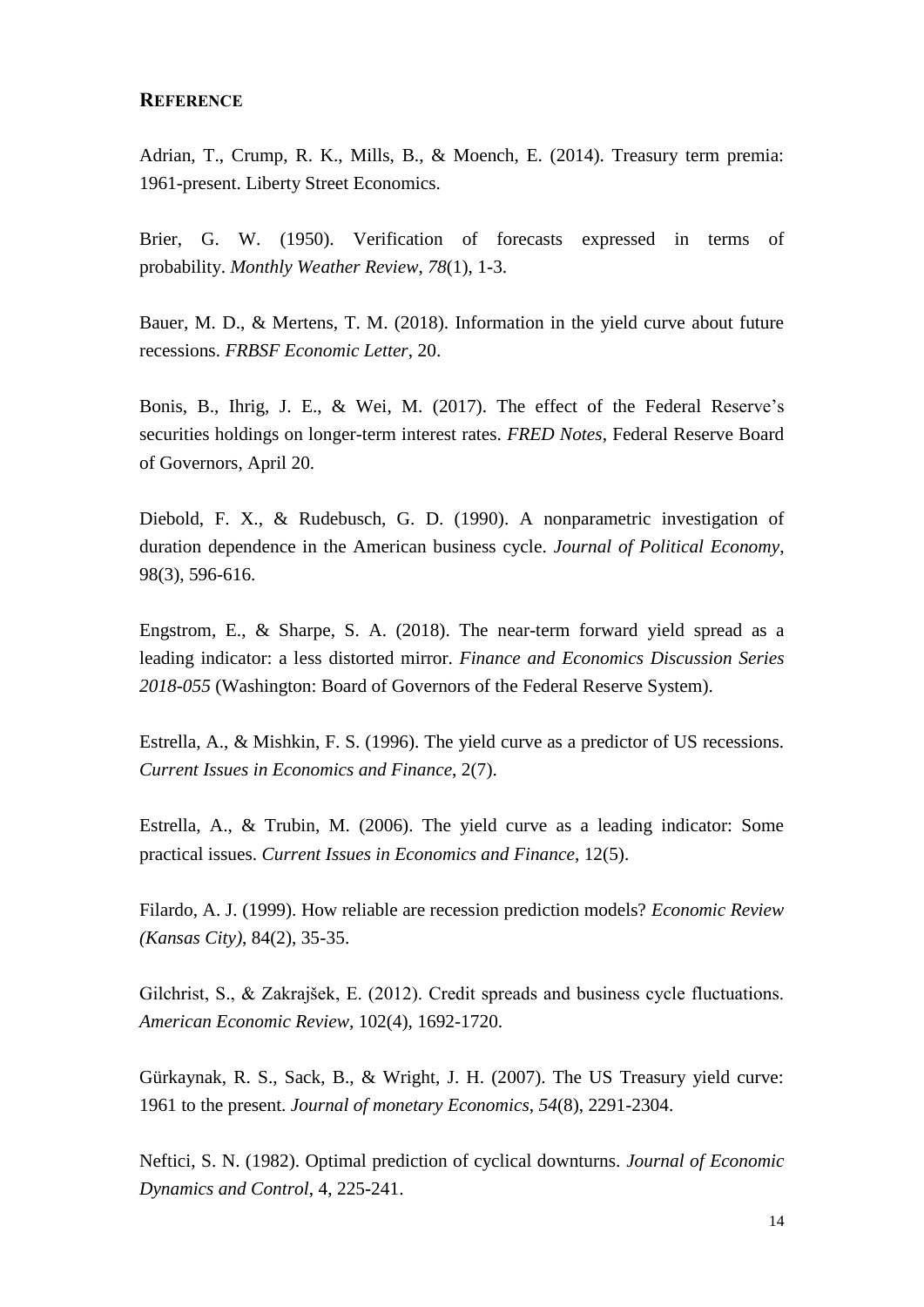Rosenberg, J. V., & Maurer, S. (2008). Signal or noise? Implications of the term premium for recession forecasting. *FRBNY Economic Policy Review*, 14(1).

Rudebusch, G. D., & Williams, J. C. (2009). Forecasting recessions: the puzzle of the enduring power of the yield curve. *Journal of Business & Economic Statistics*, 27(4), 492-503.

Rufibach, K. (2010). Use of Brier score to assess binary predictions. *Journal of Clinical Epidemiology*, *63*(8), 938-939.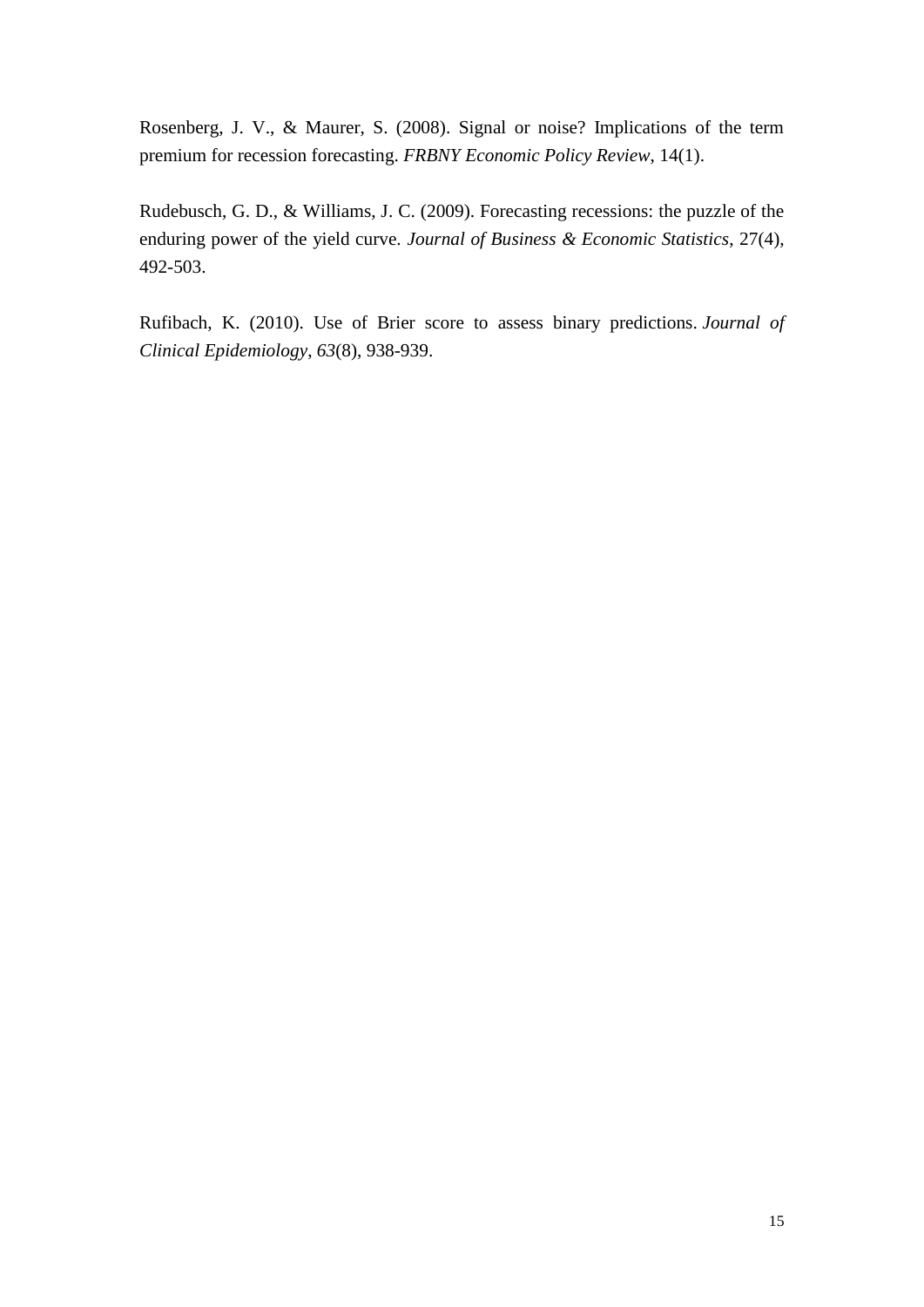#### **Appendix**

#### **A.1 Calculation on US Treasury zero-coupon yield spread and forward spread**

All measures of US Treasury zero-coupon spreads start with daily estimates of the continuously-compounded zero-coupon nominal US Treasury curve, by Gürkaynak et al (2007). The daily yield curve consists of yields at maturities from one to ten years, at a one-year interval. To obtain the zero-coupon yields at incremental maturities, a Nelson-Siegel-Svensson model is used to fit the daily zero-coupon yield curve. The parameters of the Nelson-Siegel-Svensson model are provided by Kim and Wright  $d$ aily<sup>13</sup>. We take monthly averages of the fitted daily yields and then calculated long-term and near-term spreads by taking differences respectively.

Forward rates are calculated from the zero coupon yield curve using the standard formula:

$$
f_t^{n,1} = (n+1)y_t^{n+1} - ny_t^n
$$

where  $f_t^{n,1}$  is the forward rate in date (t) from quarter (n) to (n+1), and  $y_t^n$  is the zero-coupon yield for maturity n (in annual rate)  $^{14}$ . We take monthly averages of the fitted daily yield data and converted the rates from the continuously compounded basis to a semi-annually compounded basis (bond-equivalent yield (BEA) basis, $f(BEY)^{n,1}$ ) using the formula below:

$$
f(B EY)^{n,1}_{t}=200*\ln(1+\frac{f^{n,1}_{t}}{200})
$$

<sup>13</sup> <https://www.federalreserve.gov/pubs/feds/2006/200628/200628abs.html>

<sup>&</sup>lt;sup>14</sup> For the forward rate six quarters ahead, it is inferred from the yield to maturity on Treasury notes maturing six quarters from now and seven quarters from now.